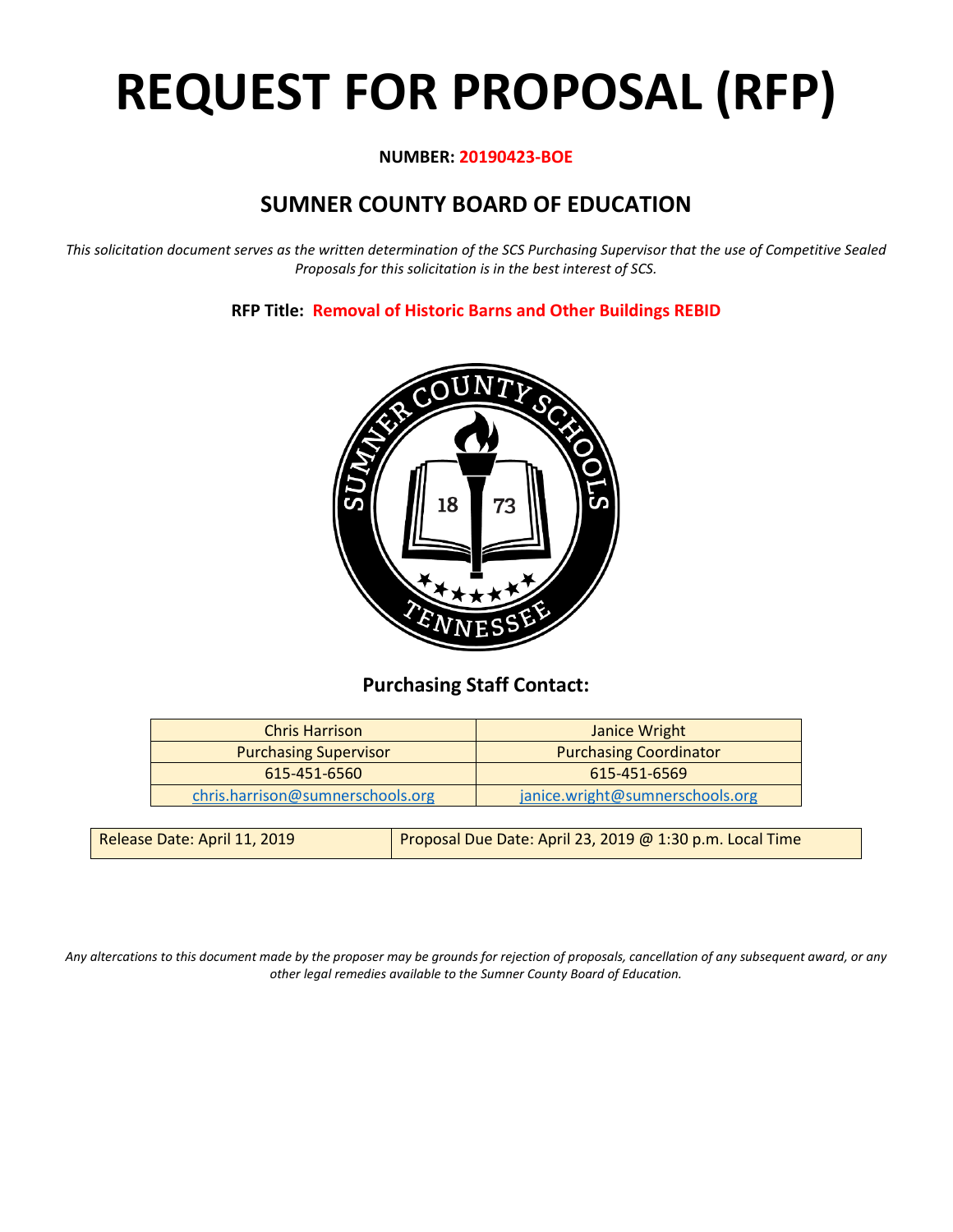# **NOTICE TO PROPOSERS**

There may be one or more amendments to this RFP. In order to receive communication for any such amendments issued specifically to this RFP, the proposer must provide a Notice of Intent to Propose to the Sumner County Board of Education (SCS) Purchasing Department. The proposer must utilize this form when submitting notice. The notice may be sent by email to: Purchasing Office, purchasing@sumnerschools.org. SCS will send amendments only to those proposers which complete and return this information by the deadline list in the RFP Schedule of Events (Section 4).

| <b>RFP Number:</b>          | 20190423-BOE Removal of Historic Barns and Other Buildings REBID |
|-----------------------------|------------------------------------------------------------------|
| Company Name:               |                                                                  |
| <b>Mailing Address:</b>     |                                                                  |
|                             |                                                                  |
|                             |                                                                  |
| Phone Number:               |                                                                  |
| <b>Contact Person:</b>      |                                                                  |
| <b>Email Address:</b>       |                                                                  |
|                             |                                                                  |
| <b>Authorized Signature</b> |                                                                  |
| <b>Printed Name</b>         |                                                                  |
| Date                        |                                                                  |

Emailed amendments will be sent in a Microsoft Word (Office for Windows) or Portable Document Format (pdf) format. Any alterations to the document made by the proposer may be grounds for rejection of proposal, cancellation of any subsequent award or any other legal remedies available to the Sumner County Board of Education.

Amendments will also be posted on the SCS website **https://sumnerschools.org/index.php/current-bids-and-rfps** and attached to the solicitation listing as a PDF or WORD file. Check the particular solicitation on the Current Bids and RFPs webpage for any posted amendments.

By completing and returning this form, the Proposer has expressed its intent to provide a proposal for **20190423-BOE Removal of Historic Barns and Other Buildings REBID.**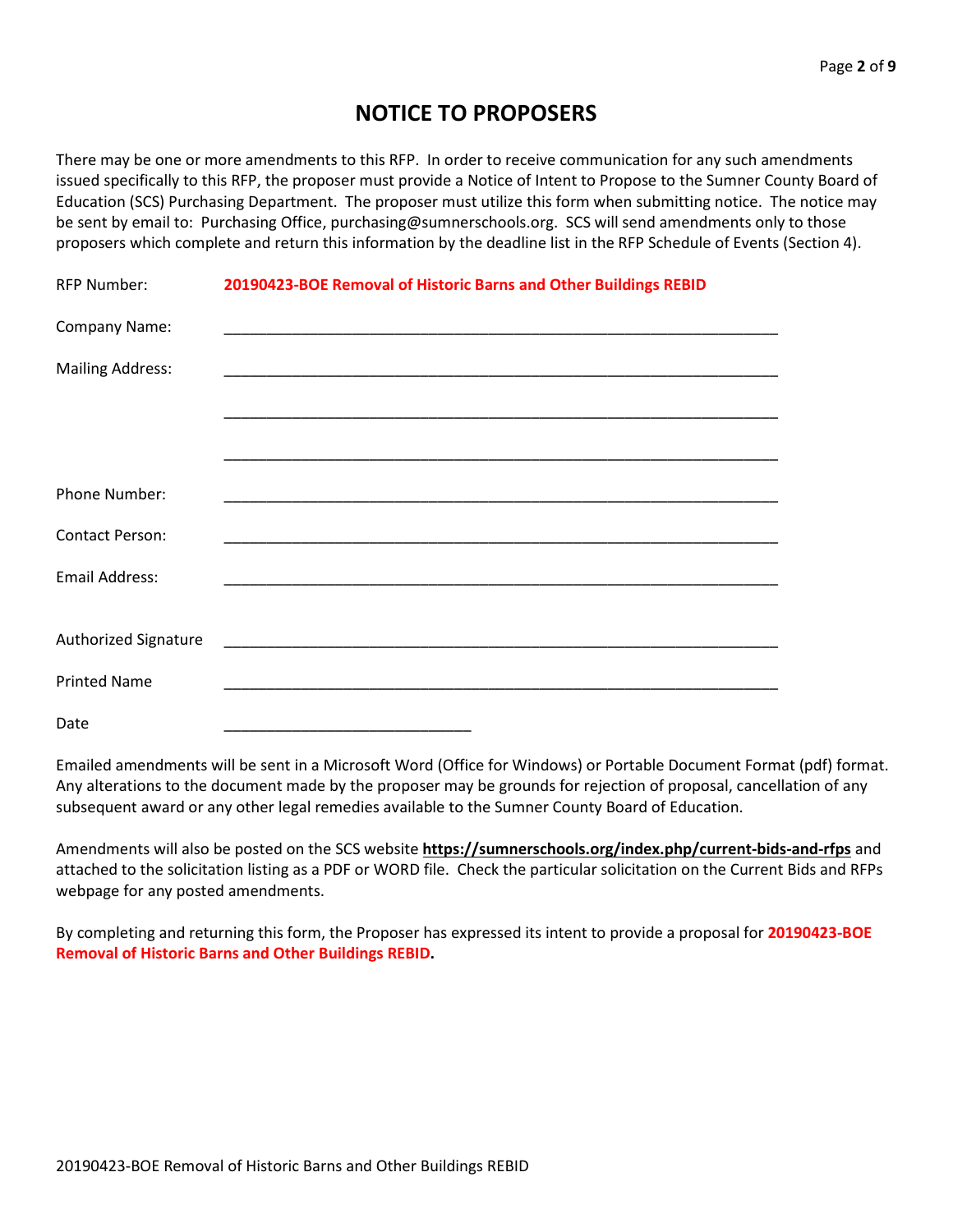#### 1. Introduction/Overview

#### 1.1. Contact Information

Interested parties must direct all communication regarding this RFP to the Purchasing Supervisor, who is SCSs only official point of contact for this RFP.

| <b>RFP Procedures</b>            | <b>RFP Specifications</b>  |
|----------------------------------|----------------------------|
| Chris Harrison                   | Don Long                   |
| <b>Purchasing Supervisor</b>     | Senior Project Manager     |
| 1500 Airport Road                | 1500 Airport Road          |
| Gallatin, TN 37066               | Gallatin, TN 37066         |
| chris.harrison@sumnerschools.org | don.long@sumnerschools.org |

#### 2. Requirements

Scope of Work / Specifications

The Sumner County, Tennessee Board of Education ("School Board") is hereby accepting proposals for the right to remove ten (10) old barns and out buildings of varying sizes ("Barns") on the new school property parcels located at 475 Upper Station Camp and 212 Hunters Lane.

All Barns must be removed, and the areas cleaned by Thursday, August 15, 2019. ("Removal Deadline")

Financial compensation offers will only be accepted for removal of all Barns.

The Barns are thought to be many decades old and are made of various varieties of old weathered wood and metal. It is believed that the old items may have historic value and could be used for numerous re-claimed and restoration projects. The awarded Bidder would take away the Barns, remove and dispose of unused debris and leave the area clean of all remains of the structures by the Removal Deadline. Any items not removed by the deadline will be considered abandoned and the School System will remove with no liability.

If chosen, the awarded Bidder shall provide proof of liability insurance covering all aspects of the work, which names the School Board as an additional insured. The awarded Bidder must also indemnify the School Board against liability for any suits, actions, or claims of any character arising from, or relating to, the removal. No claim can be made for damage caused by county employees or agents working on the parcels in preparation of the construction. The awarded Bidder shall meet with School Board personnel, on site, and obtain written directives on how to access each structure prior to performing any work.

The School Board is looking for the best and most financially advantageous bid in order that these historical structures can be removed, and the areas cleaned so that the new school campus can begin.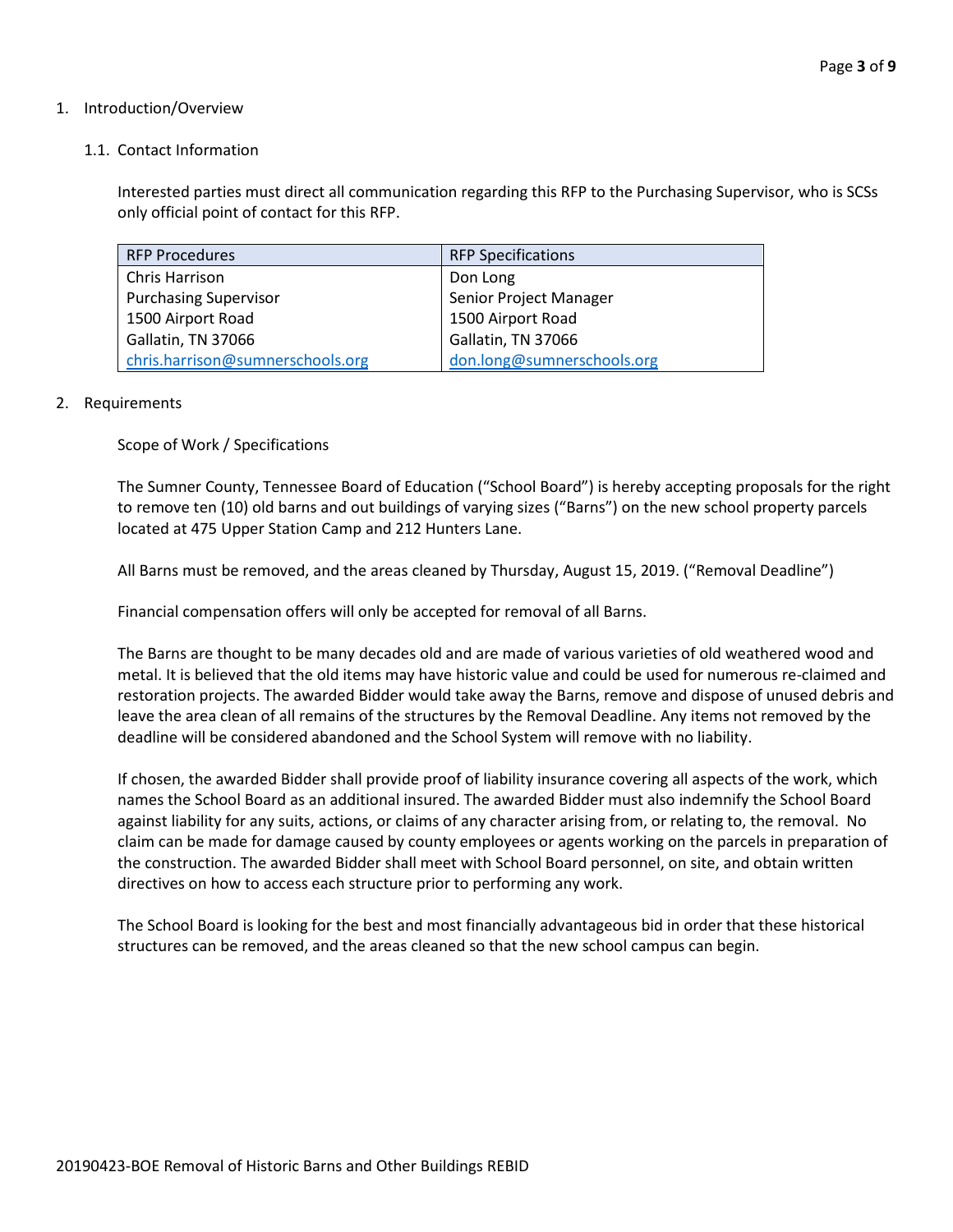#### 3. Schedule of Events

| <b>RFP Issued</b>              | April 11, 2019                        |
|--------------------------------|---------------------------------------|
| <b>RFP Submission DEADLINE</b> | April 23, 2019 @ 1:30 p.m. local time |

#### 4. Instructions for Proposal

4.1. Acknowledgement of Insurance Requirements

By submitting a proposal, Proposer acknowledges that it has read and understands the insurance requirements for the proposal. The Proposer who may have employees, contractors, subcontractors or agents working on SCS properties shall carry current certificates for general and professional liability insurance and for workers' compensation as indicated below. The owner or Principal of each Proposer must also be insured by workers' compensation if they perform any of the services on SCS properties. There will be no exceptions to the insurance requirement. Proposer also understands that the evidence of required insurance must be submitted within fifteen (15) working days following notification of its offer being accepted; otherwise, SCS may rescind its acceptance of the Proposers proposal.

### • **General Liability**

| <b>General Aggregate</b> | \$2,000,000 |
|--------------------------|-------------|
| Each Occurrence          | \$1,000,000 |

## • **Workers Compensation**

| <b>Workers Compensation</b> | Tennessee Statutory Limits |
|-----------------------------|----------------------------|

#### 4.2. Proposal Package

The package containing the proposal must be sealed and clearly marked on the outside of the package: **"20190423-BOE Removal of Historic Barns and Other Buildings REBID" DO NOT OPEN**

#### 4.3. Delivery of Proposals

Sealed proposals will be accepted until **April 23, 2019 @ 1:30 p.m. Local Time**. Proposals received after that time will be deemed invalid. SCS shall not accept proposals via electronic transmission such as email, fax, etc. There will be no exceptions. The reading of the bids will begin at **1:30 p.m. Local Time**.

Delivery Address: Sumner County Board of Education Attn: Purchasing Supervisor 1500 Airport Road Gallatin, TN 37066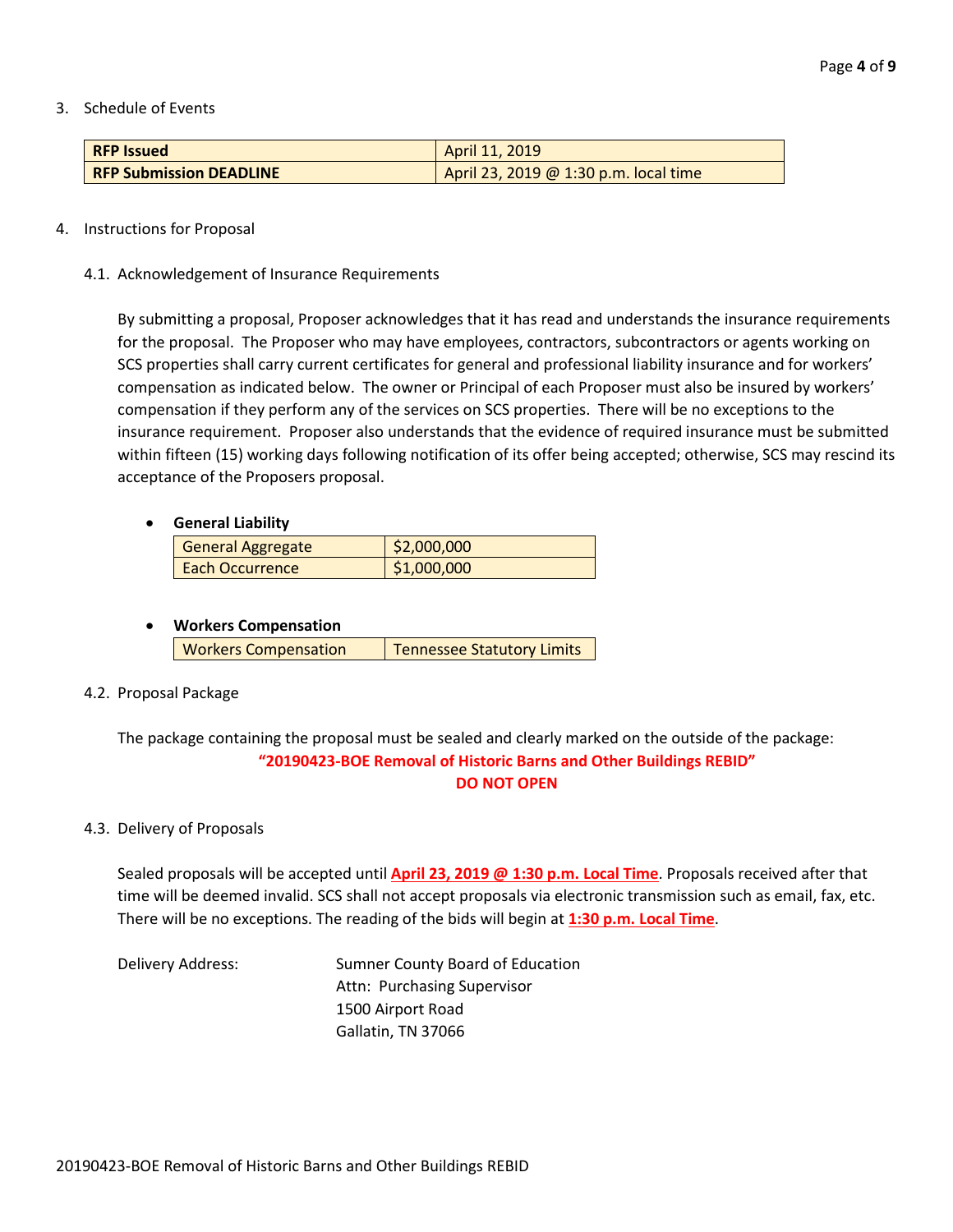

Attn: Purchasing Supervisor 1500 Airport Road Gallatin, TN 37066

# **ATTACHMENT 6.1 – Bid Form/Certification 20190423-BOE Removal of Historic Barns and Other Buildings**

| Sumner County Board of Education in the amount listed below: |                    |                 |
|--------------------------------------------------------------|--------------------|-----------------|
| \$                                                           |                    |                 |
|                                                              |                    | (dollars/cents) |
| Written Out                                                  |                    |                 |
|                                                              |                    |                 |
|                                                              |                    |                 |
|                                                              |                    |                 |
|                                                              |                    |                 |
|                                                              |                    |                 |
|                                                              |                    |                 |
| $(\text{street})$                                            | (city, state, zip) |                 |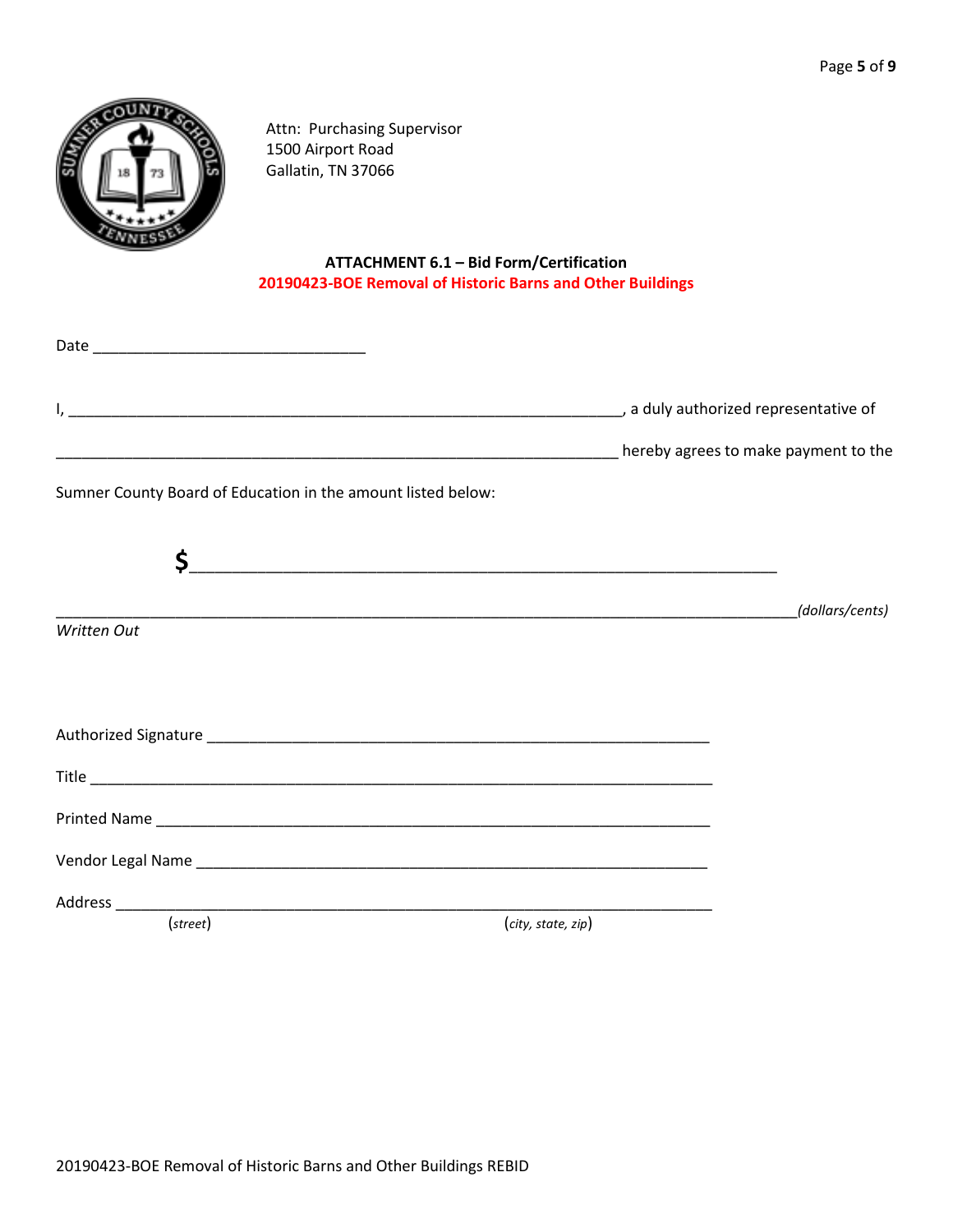#### **ATTACHMENT 6.3 – Attestation Re Personnel**

# **ATTESTATION RE PERSONNEL USED IN CONTRACT PERFORMANCE**

| CONTRACTOR LEGAL ENTITY NAME:                                          |  |
|------------------------------------------------------------------------|--|
| FEDERAL EMPLOYER IDENTIFICATION NUMBER:<br>(or Social Security Number) |  |

**The Contractor, identified above, does hereby attest, certify, warrant and assure that the Contractor shall not knowingly utilize the services of an illegal immigrant in the performance of this Contract and shall not knowingly utilize the services of any subcontractor who will utilize the services of an illegal immigrant in the performance of this Contract, T.C.A. § 12-3-309.**

SIGNATURE & DATE:

*NOTICE: This attestation MUST be signed by an individual empowered to contractually bind the Contractor.*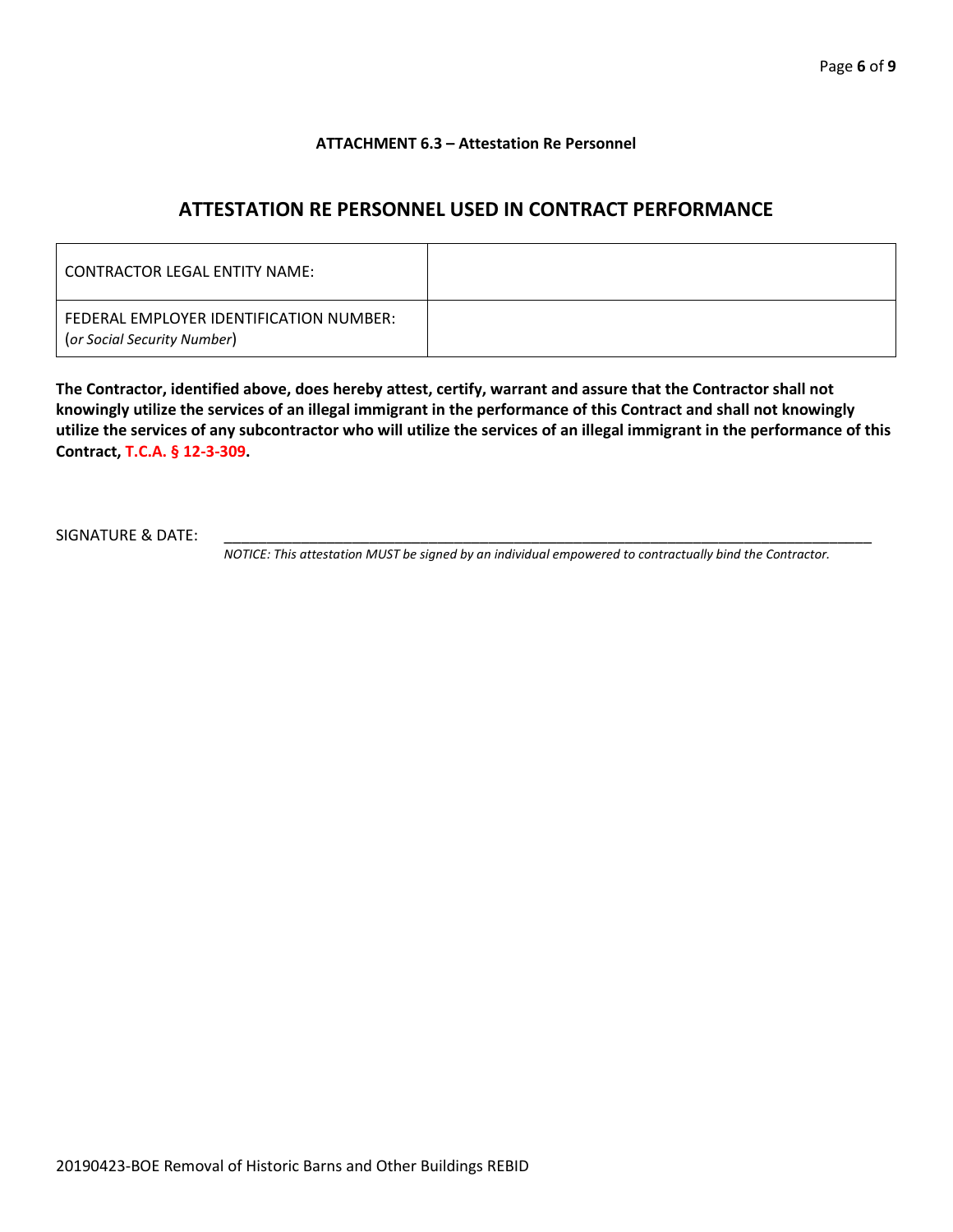#### **ATTACHMENT 6.5 – Standard Terms & Conditions SUMNER COUNTY BOARD OF EDUCATION (SCS)**

#### **1. PREPARATION AND SUBMISSION OF BID.**

- **a.** Failure to examine any drawings**,** specifications, or instructions will be at the proposer's risk. Any deviation from the stated terms, conditions and specifications must be coordinated with and approved in writing by the SCS Purchasing Supervisor.
- **b.** RFP SUBMITTAL / SIGNATURE: Proposal shall give the full name and business address of the bidder. If the proposer is a corporation, the name shall be stated as it is in the corporate charter. Proposals must be signed in ink by the proposer's authorized agent. Unsigned proposals will be rejected. Proposals are to be sealed and the outside of the envelope is to reference the RFP number. The person signing the proposal must show their title, and if requested by the institution, must furnish satisfactory proof of his or her authority to bind his or her company in contract. Proposer understands that by submitting a proposal with an authorized signature, it shall constitute an offer to SCS. Proposals must be typewritten or in ink; otherwise they may not be considered. Purchase orders will be issued to the firm name appearing on the W9. Electronic submissions via email, fax, etc. shall not be accepted.
- **c.** SCS is not responsible for any costs incurred by any vendor pursuant to the RFP. The vendor shall be responsible for all costs incurred in connection with the preparation and submission of its proposal.
- **d.** All proposers must be in compliance with T.C.A. § 62-6-119 at the time of proposal submission and provide evidence of compliance with the applicable provisions of the chapter before such proposal may be considered.
- **e.** Proposals are to be received in the location designated in the RFP no later than the specified date and time. Late submissions will NOT be opened or considered.
- **f.** No erasures permitted. Errors may be crossed out and corrections printed in ink or typewritten adjacent to error and must be initialed in ink by person signing the proposal.
- **g.** Specifications: Reference to available specifications shall be sufficient to make the terms of the specifications binding on the proposer. The use of the name of a manufacturer, or any special brand or make in describing an item does not restrict the proposer to that manufacturer or specific article, unless specifically stated. Comparable products of other manufacturers will be considered if proof of compatibility is contained in the proposal. Proposers are required to notify SCSs Purchasing Supervisor whenever specifications/procedures are not perceived to be fair and open. The articles on which the proposal is submitted must be equal or superior to that specified. Informative and Descriptive Literature: The proposer must show brand or trade names of the articles proposed, when applicable. It shall be the responsibility of the proposer, including proposer's whose product is referenced, to furnish with the proposer such specifications, catalog pages, brochures or other data as will provide an adequate basis for determining the quality and functional capabilities of the product offered. Failure to provide this data may be considered valid justification for rejection of proposer.
- **h.** Samples: Samples of items when called for, must be furnished free of expense, and if not destroyed will, upon proposer's request within ten (10) days of RFP opening, be returned at the proposer's expense. Each sample must be labeled with the proposer's name, manufacturer's brand name and number, RFP number and item reference.
- **i.** Time of Performance: The number of calendar days in which delivery is to be made after receipt of order shall be stated in the RFP and may be a factor in making an award, price notwithstanding. If no delivery time is stated in the bid, bidder agrees that delivery is to be made within two weeks (10 business days) of order.
- **j.** Transportation and delivery charges should be included in the price and be fully prepaid by the vendor to the destination specified in the RFP. Proposal prices shall include delivery of all items F.O.B. destination.
- **k.** New materials and supplies must be delivered unless otherwise specifically stated in the RFP.
- **l.** Alternate/multiple bids will not be considered unless specifically called for in the RFP.
- **m.** Only proposals submitted on RFP forms furnished by SCS will be considered.
- n. By signing this RFP where indicated, the proposer agrees to strictly abide by all local, state and federal statutes and regulations. The proposer further certifies that this proposer is made without collusion or fraud.
- **o.** Error in Proposal. In case of error in the extension of prices in the proposal, the unit price will govern. Late submissions will NOT be opened or considered. Proposers are cautioned to verify their proposals before submission, as amendments received after the ITB deadline will not be considered. No proposals shall be altered, amended or withdrawn after opening. After proposal opening, a proposer may withdraw a proposal only when there is obvious clerical error such as a misplaced decimal point, or when enforcement of the proposal would impose unconscionable hardship due to an error in the proposal resulting in a quotation substantially below the other proposals received. Proposal withdrawals will be considered only upon written request of the proposer.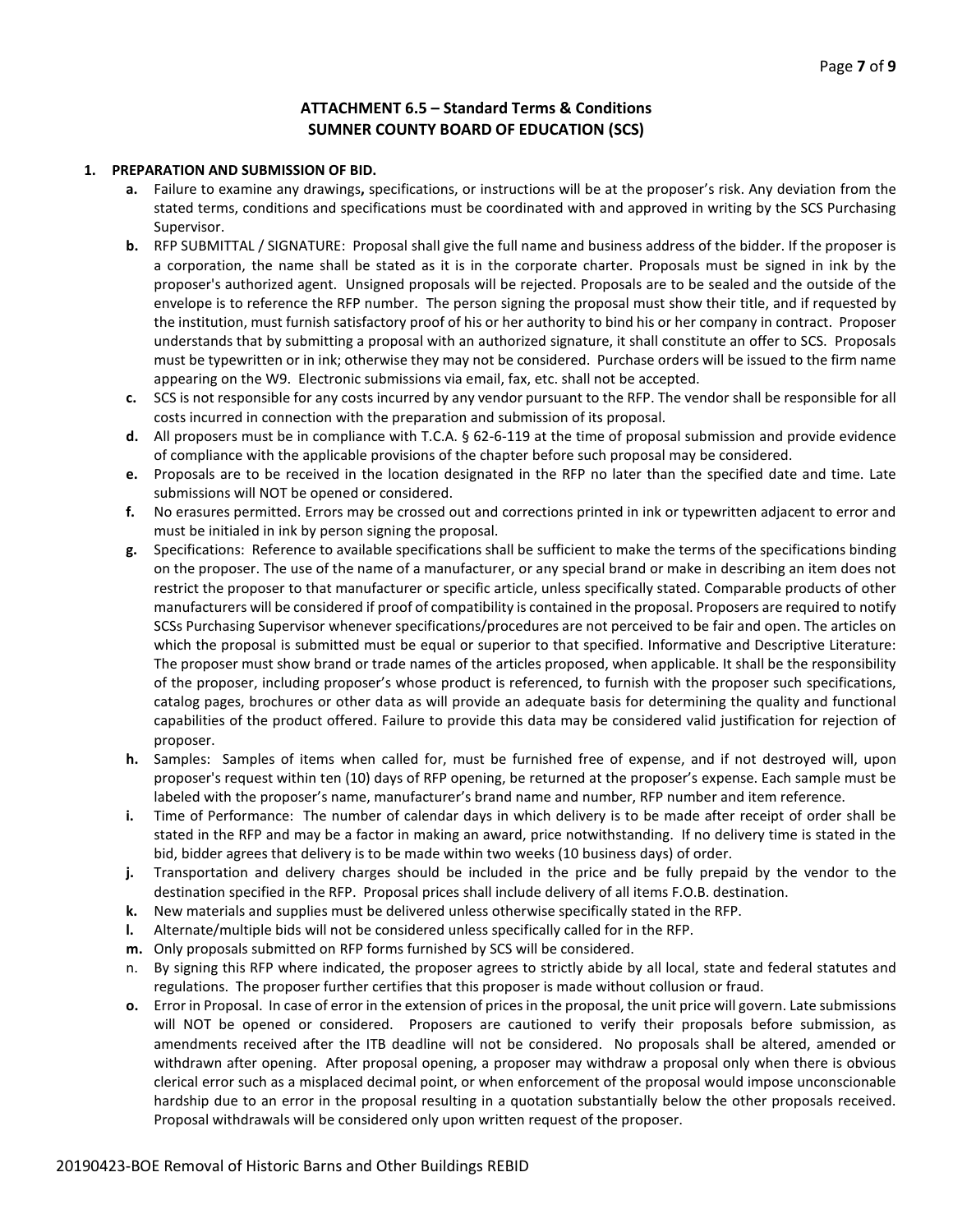- **2. OPEN RECORDS.** In order to comply with the provisions of the Tennessee Open Records Act, all proposals will be publicly opened and are subject to public inspection after the award upon written request. Proposers may be present at ITB opening. Summary information will be posted the SCS website, www.sumnerschools.org under the Invitation to Bid link.
- **3. ACCEPTANCE AND AWARD.** SCS reserves the right to reject any and all proposals and to waive any informality in proposals and, unless otherwise specified by the proposer to accept any item in the proposal. Action to reject all proposals shall be taken for unreasonably high prices, errors in the proposal documents, cessation of need, unavailability of funds, or any other reason approved by SCS.
	- a. Contracts and purchases will be made with the lowest, responsive, responsible, qualified proposer. The quality of the articles to be supplied, their conformity with the specifications, their suitability to the requirements of the Institution, cash discount offered, and the delivery terms will be taken into consideration.
	- b. Any deviation from these stated terms, specifications and conditions must be coordinated with and approved in writing by the Purchasing Supervisor.
	- c. Prices quoted on the response (if any) are to be considered firm and binding until the said equipment, supplies or services are in the possession of SCS.
	- d. SCS reserves the right to order more or less than the quantity listed in the proposal.
	- e. If a proposer fails to state a time within which a proposal must be accepted, it is understood and agreed that SCS shall have ninety (90) days to accept.
	- f. No purchase or contract is authorized or valid until the issuance of a SCS purchase order in accordance with SCS policy. No SCS employee is authorized to purchase equipment, supplies or services prior to the issuance of such a purchase order.
	- g. The contract may not be assigned without written SCS consent.
	- h. If the appropriate space is marked on the ITB, other Institutions (such as State, Local and/or Public Agencies) may purchase off the contract during the same period as SCS.
	- i. The awarded proposer will be required to post a performance and payment bond in the amount of 25% of the contract price if it exceeds \$100,000 as stated by T.C.A. §12-4-201.
	- j. If the project cost is in excess of \$25,000 a performance bond must be secured by the requesting part in an amount equal to the market improvement value.
- **4. PAYMENT**. Payment terms must be specified in the proposal, including any discounts for early payment. Partial payments will not be approved unless justification for such payment can be shown. Terms will be NET 30 days. Payment will not be made until the conditions and specifications of the RFP are inspected and approved as conforming by persons appointed by SCS.
- **5. DEFAULT OF SELECTED VENDOR.** In case of vendor default, SCS may procure the articles or services from other sources and hold the defaulting vendor responsible for any resulting cost. If the awarded vendor violates any terms of their response, the contract, SCS policy or any law, they may be disqualified from proposing for a period of two years for minor violations or longer for major violations. Proposals from disqualified proposers will not be accepted during the period of disqualification.
- **6. INSPECTION OF PURCHASES.** Articles received which are not equivalent will not be accepted and will be picked up by the vendor or returned to vendor, shipping charges collect. SCS shall have a reasonable period in which to inspect and accept or reject materials without liability. If necessity requires SCS to use nonconforming materials, an appropriate reduction in payment may be made.
- **7. TAXES.** SCS is tax exempt; do not include taxes in quotation. Vendors making improvements or additions to or performing repair work on real property for SCS are liable for any applicable sales or use tax on tangible personal property used in connection with the contract or furnished to vendors by the state for use under the contract.
- **8. NONDISCRIMINATION.** SCS is an equal opportunity employer. SCS and bidder agree to comply with Titles VI and VII of the Civil Rights Act of 1964, Title IX of the Education Amendments of 1972, Section 504 of the Rehabilitation Act of 1973, Executive Order 11,246, the Americans with Disabilities Act of 1990 and the related regulations to each. Each party assures that it will not discriminate against any individual including, but not limited to employees or applicants for employment and/or students, because of race, religion, creed, color, sex, age, disability, veteran status or national origin. In the event that any claims should arise with regards to violations of any such local, state or federal law, statues, rule or regulations, the vendor will indemnify and hold SCS harmless for any damages, including court costs or attorney fees, which might be incurred.